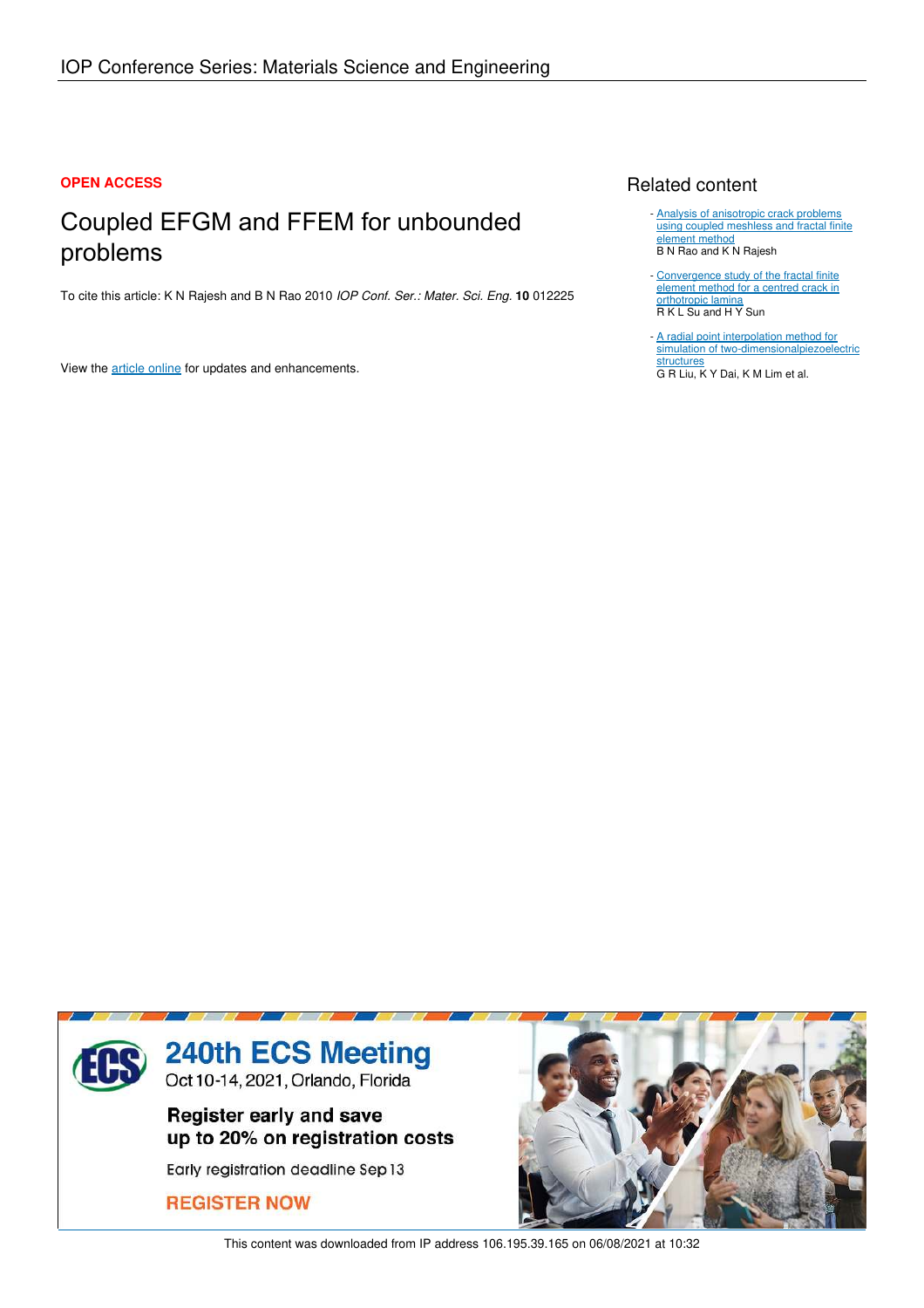# **Coupled EFGM and FFEM for Unbounded Problems**

**K N Rajesh and B. N. Rao**<sup>1</sup>

Structural Engineering Division, Department of Civil Engineering, Indian Institute of Technology Madras, Chennai, INDIA

E-mail: bnrao@iitm.ac.in

**Abstract.** This paper presents a coupling technique for integrating the element**-**free Galerkin method (EFGM) with the fractal finite element method (FFEM) to analyze unbounded problems in the half-space. FFEM is adopted to model the far field of an unbounded domain and EFGM is used in the near field. In the transition region interface elements are employed. The proposed method combines the best features of EFGM and FFEM, in the sense that no structured mesh or special enriched basis functions are necessary. The numerical results show that the proposed method performs extremely well converging rapidly to the analytical solution.

#### **1. Introduction**

j

Meshless or meshfree approaches have gained significant popularity in recent years. Among all meshfree methods, the EFGM [1, 2] is particularly appealing, due to its simplicity and a formulation that corresponds to the well-established finite element method (FEM). A major advantage of these approaches is that an unstructured distribution of nodes can be used, and adaptive procedures introducing more nodes in regions of high error can be implemented easily.

Often in engineering practice, one is faced with problems where the media bounding the structure is much larger than the domain of interest, such as those that arise in soil-structure and fluid-structure interactions. In all these cases, the surrounding media can be treated as infinite and these are collectively called unbounded domain problems. As in the FEM, solution of such unbounded problems can only be achieved using meshfree methods through truncation of the domain of interest at some distance 'sufficiently far' from the region of interest.

Recently methods based on fractal geometry concepts to generate infinite number of finite elements around the crack tip to capture the crack tip singularity have been developed or investigated to solve linear elastic fracture mechanics (LEFM) problems [3], and unbounded problems in the half-space [4]. Basically, in a semi-infinite problem FFEM separates the half-space into a regular and an unbounded fractal finite element (FFE) domain (as shown in Figure 1). Both the regular and the unbounded regions are modelled by conventional, isoparametric finite elements. However, within the unbounded region an infinite number of elements are generated by a self-similar, fractal process to model the far field of an unbounded domain. The global interpolating functions in the form of a truncated infinite series are employed to transform the infinite number of nodal displacements to a small number of unknown coefficients associated with the global interpolating functions. Due to geometrical similarity,

<sup>1</sup> To whom any correspondence should be addressed.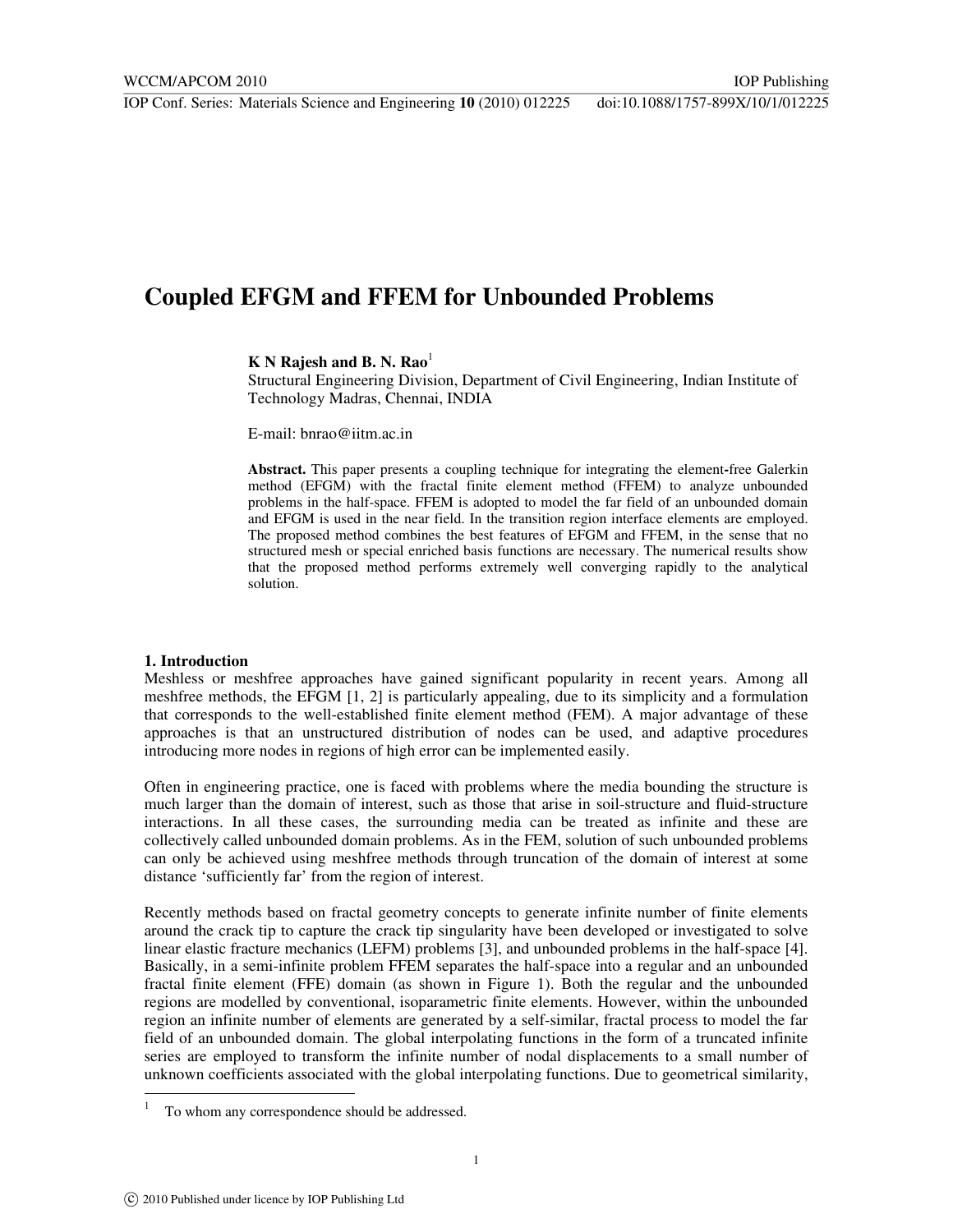transformation for one layer is enough as the relevant entries of the transformed matrix after assembling all layers are infinite geometric series of the similarity ratio that can be summed analytically to be assembled to the global stiffness matrix. The contributions of the infinite number of elements in the unbounded region are therefore fully accounted for while the number of degrees of freedom involved remains finite.

This paper presents a coupling technique for integrating EFGM with FFEM to analyze unbounded problems in the half-space.

#### **2. Fractal Finite Element Method**

As depicted in the Figure 1, consider a semi-infinite problem, in which the half-space is divided into the regular FE domain  $R_1$  and the unbounded FFE domain  $R_2$  by the boundary  $\Gamma_0$ . In the regular FE region, conventional finite elements are used and the nodal displacements are the unknowns. In the FFE region extending to infinity, the FFE technique is adopted. Taking the origin as the centre of similarity and using  $\alpha$ (>1) as the similarity ratio (or proportional constant), an infinite set of curves  $\{\Gamma_1, \Gamma_2,...\}$ , similar to  $\Gamma_0$  but with ratios  $\alpha^1, \alpha^2, \alpha^3,...$  is generated in the unbounded domain. Between the two curves  $\Gamma_{k-1}$  and  $\Gamma_k$ , the region is named the *k*-th layer. A set of straight lines that emanate from the origin and pass through the corner nodes on  $\Gamma_0$  is then created, dividing the unbounded region into a fractal mesh of similar elements. All nodes on  $\Gamma_0$  are called the master nodes  $(m)$  while those beyond are called the slave nodes (*s*).

#### *2.1. Global Interpolation Functions for Torsionless Axisymmetry*

Many problems of solids of revolution deformed by loads symmetrical about the axis of symmetry have the displacement components  $u$ , and  $w$  given below as their solutions [4]:

$$
u = \sum_{n=0}^{\infty} \frac{R^{-n-3}}{2G} A_n G_{11}(n,\Psi) + \sum_{n=0}^{\infty} \frac{R^{-n-1}}{2G} B_n G_{12}(n,\Psi), \qquad (1)
$$

$$
w = \sum_{n=0}^{\infty} \frac{R^{-n-3}}{2G} A_n G_{21}(n,\Psi) + \sum_{n=0}^{\infty} \frac{R^{-n-1}}{2G} B_n G_{22}(n,\Psi), \qquad (2)
$$

where  $G_{ij}(n, \psi)$  with *i*, *j* = 1,2, are the angular functions. For FFE, truncations of these expressions will be used as the interpolating functions.

#### *2.2. Fractal Transformation*

In the regular region in Figure 1,  $R_1$ , for linear continuum axisymmetric elements according to the conservation of strain energy the stiffness equation system can be written as

$$
Kd = f \tag{3}
$$

The stiffness matrix  $\boldsymbol{K}$  is determined as follows:

$$
K = \int_{-1}^{1} \int_{-1}^{1} B^T DB (2\pi r) \det J d\xi d\eta.
$$
 (4)

The stiffness matrix equation for the regular FEM domain can be assembled and then partitioned with respect to the nodes other than the master nodes (*r*) and the master nodes (*m*) as follows,

$$
\begin{bmatrix}\nK_m^R & K_m^R \\
K_m^R & K_{mn}^R\n\end{bmatrix}\n\begin{bmatrix}\nd_r \\
d_m\n\end{bmatrix} =\n\begin{bmatrix}\nf_r^R \\
f_m^R\n\end{bmatrix},
$$
\n(5)

where  $d<sub>r</sub>$  are the displacements of the nodes in the regular region other than the master nodes  $(r)$ , and  $d<sub>m</sub>$  are the displacements of the master nodes  $(m)$ , etc.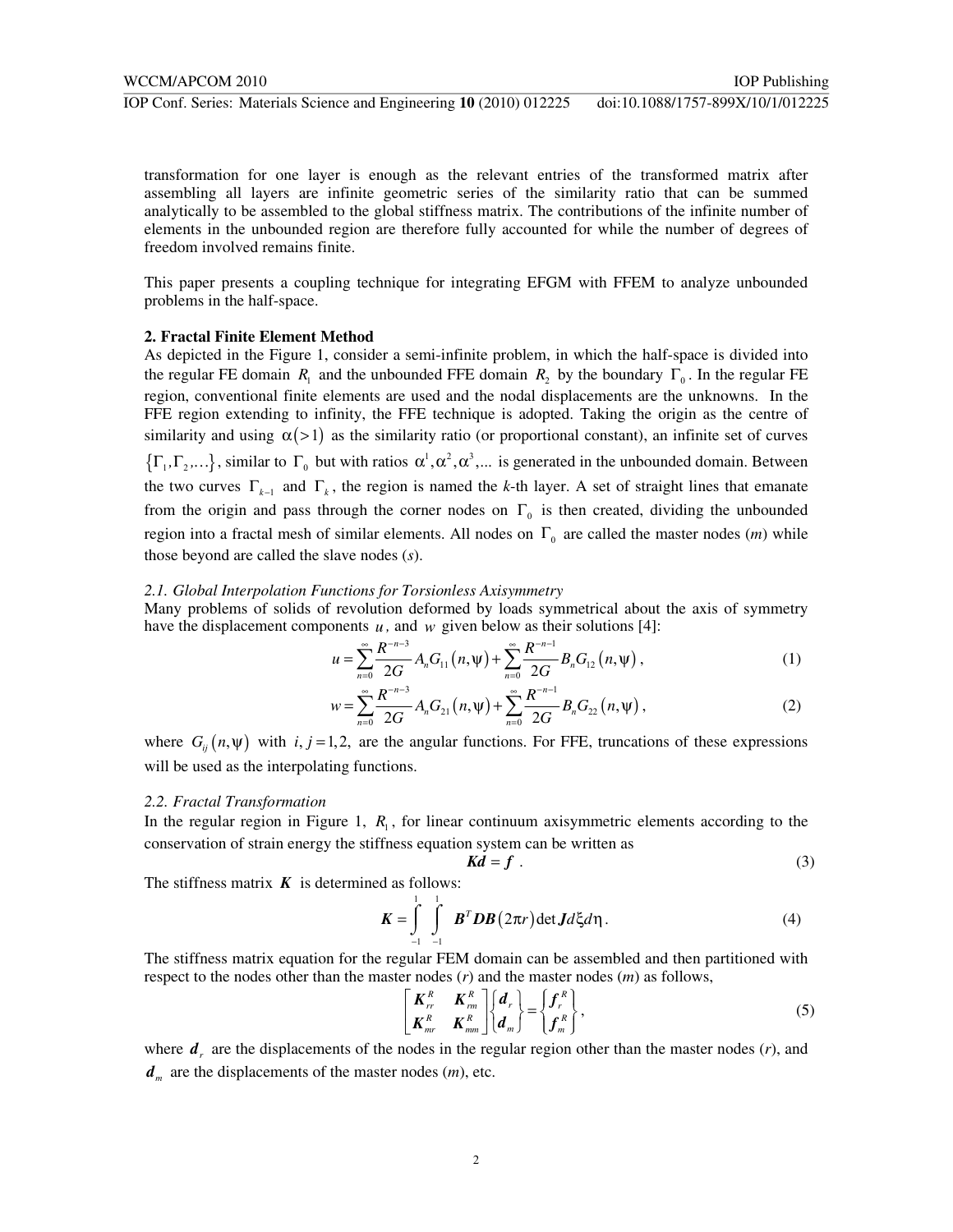

**Figure 1. Fractal finite mesh for unbounded domain** 



**Figure 3. Uniform vertical ring load acting on surface of semi**−**infinite mass** 



**Figure 4. Coupled EFGM**−**FFEM discretization of semi**−**infinite mass with uniform vertical ring load acting on surface** 



**transformation terms (Example 1)** 



**Figure 2. Details of EFGM**−**FFEM coupling** 



**Figure 5. Convergence with similarity ratio (Example 1)** 



**displacement at**  $z = 0$  (**Example 1**)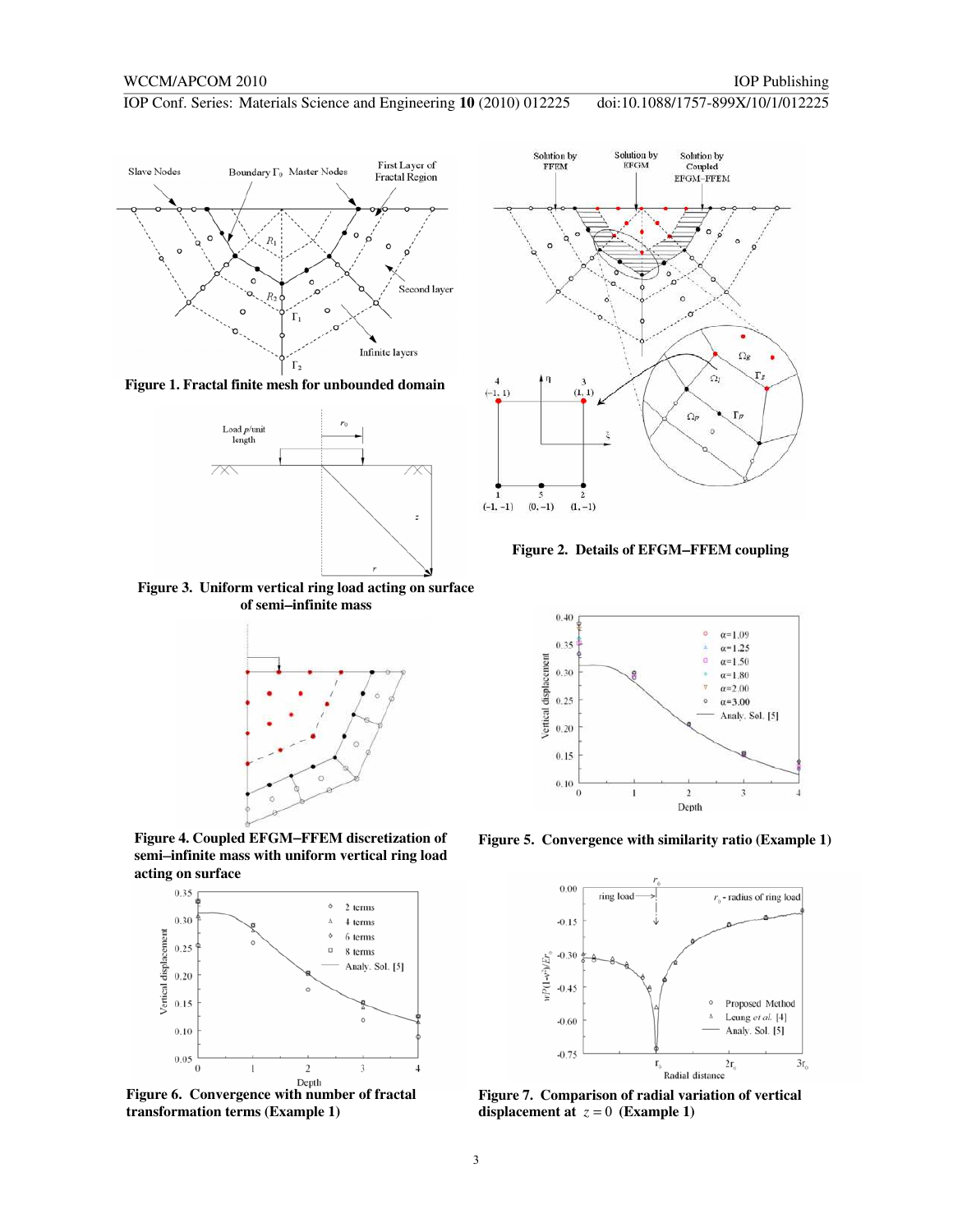In the unbounded region  $R_2$ , each layer is created from the adjacent inner layer using the same similarity ratio throughout. The infinite number of nodal displacements will be transformed into a finite set of generalized coordinates using the global interpolation functions given in Equations 1 and 2. For the first layer in the unbounded region, the stiffness equation system

$$
\boldsymbol{K}^{1st}\boldsymbol{d}^{1st}=\boldsymbol{f}^{1st},\tag{6}
$$

can be partitioned with respect to the master nodes (*m*) and the slave nodes (*s*) as follows,

$$
\begin{bmatrix}\nK_{mm}^{1st} & K_{ms}^{1st} \\
K_{sm}^{1st} & K_{ss}^{1st}\n\end{bmatrix}\n\begin{bmatrix}\nd_m \\
d_s^{1st}\n\end{bmatrix} =\n\begin{Bmatrix}\nf_m^{1st} \\
f_s^{1st}\n\end{Bmatrix},
$$
\n(7)

where  $d_s^{\perp s}$  are the displacements of the slave nodes (*s*) in the first layer of the unbounded region. Using the global interpolation functions given in Equations 1 and 2,  $d_s^{\text{1st}}$  can be expressed as a function of the generalized coordinates  ${\bf a} = \begin{bmatrix} A_0, B_0, A_1, B_1, \dots \end{bmatrix}^T$  as

$$
\boldsymbol{d}_{s}^{1st}\left(R,\boldsymbol{\psi}\right)=\boldsymbol{T}_{s}^{1st}\left(R,\boldsymbol{\psi}\right)\boldsymbol{a}\,,\tag{8}
$$

where  $T_s^{1st} = T_s^{1st} (R, \psi)$  is a transformation matrix in terms of the polar coordinates  $(R, \psi)$  for the slave nodes (*s*) in the first layer, evaluated from Equations 1 and 2.

Using the transformation matrix  $T_s^{\text{1st}}(R, \psi)$  Equation 7 can be transformed into

$$
\begin{bmatrix}\nK_{mm}^{1st} & K_{ms}^{1st}T_s^{1st} \\
(T_s^{1st})^T K_{sm}^{1st} & (T_s^{1st})^T K_{ss}^{1st}T_s^{1st}\n\end{bmatrix}\n\begin{bmatrix}\nd_m \\
a\n\end{bmatrix} =\n\begin{bmatrix}\nf_m^{1st} \\
(T_s^{1st})^T f_s^{1st}\n\end{bmatrix}.
$$
\n(9)

Since the second and subsequent layers in the unbounded region i.e.  $k \ge 2$ , comprises of only the slave nodes (*s*), the stiffness equation system can be written as follows

$$
\mathbf{K}_s^{kth} \mathbf{d}_s^{kth} = \mathbf{f}_s^{kth},\tag{10}
$$

or, using the transformation matrix  $T_s^{1st}(R,\psi)$  Equation 10 can be expressed in terms of the generalized coordinates *a* as follows,

$$
\left(\boldsymbol{T}_{s}^{kth}\right)^{T}\boldsymbol{K}_{s}^{kth}\boldsymbol{T}_{s}^{kth}\boldsymbol{a}=\left(\boldsymbol{T}_{s}^{kth}\right)^{T}\boldsymbol{f}_{s}^{kth}.
$$
\n(11)

The final assembled global stiffness equation system has the form

$$
\begin{bmatrix}\nK_m^R & K_m^R & 0 \\
K_m^R & K_{mm}^R + K_{mm}^{1st} & \overline{K}_{ms}^{1st} \\
0 & \overline{K}_{sm}^{1st} & \overline{K}_{ss}^{1st} + \overline{K}_{sm}^{ism}\n\end{bmatrix}\n\begin{bmatrix}\nd_r \\
d_m \\
a\n\end{bmatrix} = \n\begin{bmatrix}\nf_r \\
f_m^R + f_m^{1st} \\
\overline{f}_s^{1st} + \overline{f}_s^{im}\n\end{bmatrix},
$$
\n(12)

where  $\overline{K}_{ms}^{1st} = K_{ms}^{1st}T_s^{1st}$ ,  $\overline{K}_{ss}^{1st} = (T_s^{1st})^T K_{ss}^{1st}T_s^{1st}$  and  $\overline{f}_s^{1st} = (T_s^{1st})^T f_s^{1st}$ , etc.

Consider two elements, denoted by 1 and 2, which are similar in the *r* and *z* directions with  $\alpha$  being the proportional constant, then

$$
\det \boldsymbol{J}_2 = \alpha^2 \det \boldsymbol{J}_1 \quad \text{and} \quad \boldsymbol{B}_2 = \frac{1}{\alpha} \boldsymbol{B}_1 \quad \text{since} \quad r_2 = \alpha r_1. \tag{13}
$$

Therefore, for a continuum axisymmetric element,

$$
\boldsymbol{K}_2 = \int_{-1}^{1} \int_{-1}^{1} \boldsymbol{B}_2^T \boldsymbol{D} \boldsymbol{B}_2 (2\pi r_2) \det \boldsymbol{J}_2 d\xi d\eta = \alpha \boldsymbol{K}_1.
$$
 (14)

It follows that

$$
\boldsymbol{K}_k = \boldsymbol{\alpha}^{k-1} \boldsymbol{K}_1 \quad \text{and} \quad \boldsymbol{T}_k = \boldsymbol{T}_1 \text{Diag} \big[ \boldsymbol{\alpha}_i \big] = \boldsymbol{T}_1 \text{Diag} \big[ \boldsymbol{\alpha}^{-(k-1)n_i} \big], \tag{15}
$$

where

$$
\alpha_i = \alpha^{-(k-1)n_i} \tag{16}
$$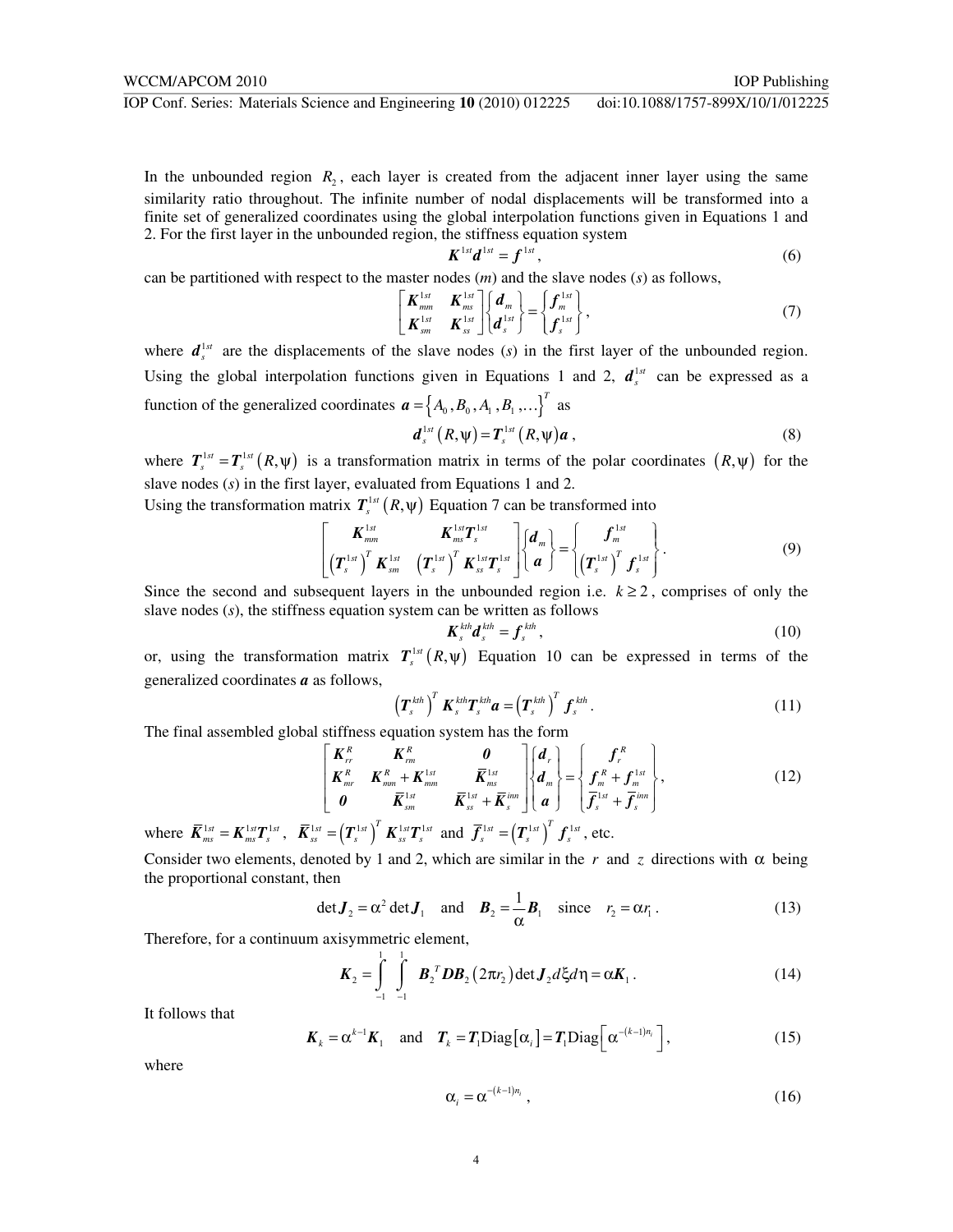is a scaling function and

$$
n_i = \begin{cases} (i+5)/2 & \text{for } i = 1, 3, ... \\ i/2 & \text{for } i = 2, 4, ... \end{cases}
$$
 (17)

Therefore,

$$
\sum_{k=2}^{\infty} \boldsymbol{T}_{k}^{T} \boldsymbol{K}_{k} \boldsymbol{T}_{k} = \sum_{k=2}^{\infty} \text{Diag} \big[ \boldsymbol{\alpha}_{i} \big]^{T} \boldsymbol{T}_{1}^{T} \boldsymbol{\alpha}^{(k-1)} \boldsymbol{K}_{1} \boldsymbol{T}_{1} \text{Diag} \big[ \boldsymbol{\alpha}_{j} \big] = \big[ \overline{\boldsymbol{\alpha}}_{ij} \overline{\boldsymbol{k}}_{ij} \big], \tag{18}
$$

where

$$
\overline{\alpha}_{ij} = \sum_{k=2}^{\infty} \alpha^{-(k-1)n_i} \alpha^{(k-1)} \alpha^{-(k-1)n_j} = \left[ \alpha^{(n_i+n_j-1)} - 1 \right]^{-1} \text{ and } \overline{k}_{ij} = T_1^T K_1 T_1 . \qquad (19)
$$

A similar procedure can be applied to the global generalized force.

# **3. Coupling Procedure**

Due to the close relation between plane and axisymmetric analyses, axis labels  $x_1 - x_2$ , instead of  $r - z$ , are adopted in sections 3 and 4. The coupling between FFEM and EFGM domains is accomplished by introducing interface elements in between those domains (see Figure 2). In these interface elements, a hybrid displacement approximation is defined that satisfies displacement continuity across the interface boundaries. For displacement approximation in the Galerkin procedure, both FE and EFG use similar forms:

$$
u_i^h(\boldsymbol{x}) = \sum_{I=1}^n \tilde{\boldsymbol{\Phi}}_I(\boldsymbol{x}) d_{iI} \,. \tag{20}
$$

#### *3.1. FE shape functions*

The displacement approximation  $u_i$ , in an isoparametric element is given by

$$
u_i^h(\boldsymbol{x}) = \sum_{I=1}^{n_m} N_I(\boldsymbol{\xi}(\boldsymbol{x})) d_{il}, \quad \boldsymbol{x} \in \Omega_F^e \tag{21}
$$

where  $n_{\text{em}}$  is the number of element nodes. Because Q8 (8-node serendipity) and L9 (9-node Lagrangian) elements are used in FFEM discretization, in the present study 5-node element is adopted for interface elements.

### *3.2. EFG shape functions*

In the EFG method, the displacement is approximated by moving least-squares approximations (MLS) [1, 2]. The MLS approximation  $u_i^h(x)$  is given by

$$
u_i^h(\boldsymbol{x}) = \sum_{l=1}^{n_m} \Phi_l(\boldsymbol{x}) d_{il} = \Phi^T(\boldsymbol{x}) d_i, \quad \boldsymbol{x} \in \Omega_E, \qquad (22)
$$

where the EFG shape functions are defined as

$$
\Phi_{I}\left(\boldsymbol{x}\right) = \sum_{J=1}^{m_b} p_J\left(\boldsymbol{x}\right) \left[\boldsymbol{A}^{-1}\left(\boldsymbol{x}\right) \boldsymbol{C}\left(\boldsymbol{x}\right)\right]_J \tag{23}
$$

# *3.3. Interface displacement approximation*

A detailed schematic of interface domain is shown in Figure 2. In  $\Omega<sub>E</sub>$ , the displacement at a point is approximated using the MLS approximants in Equation 22, and in  $\Omega_F$ , the FE interpolants in Equation 21 are employed in each element subdomain  $\Omega_F^e$ . In  $\Omega_I$ , the interface region, the displacement at a point is approximated using the following expression: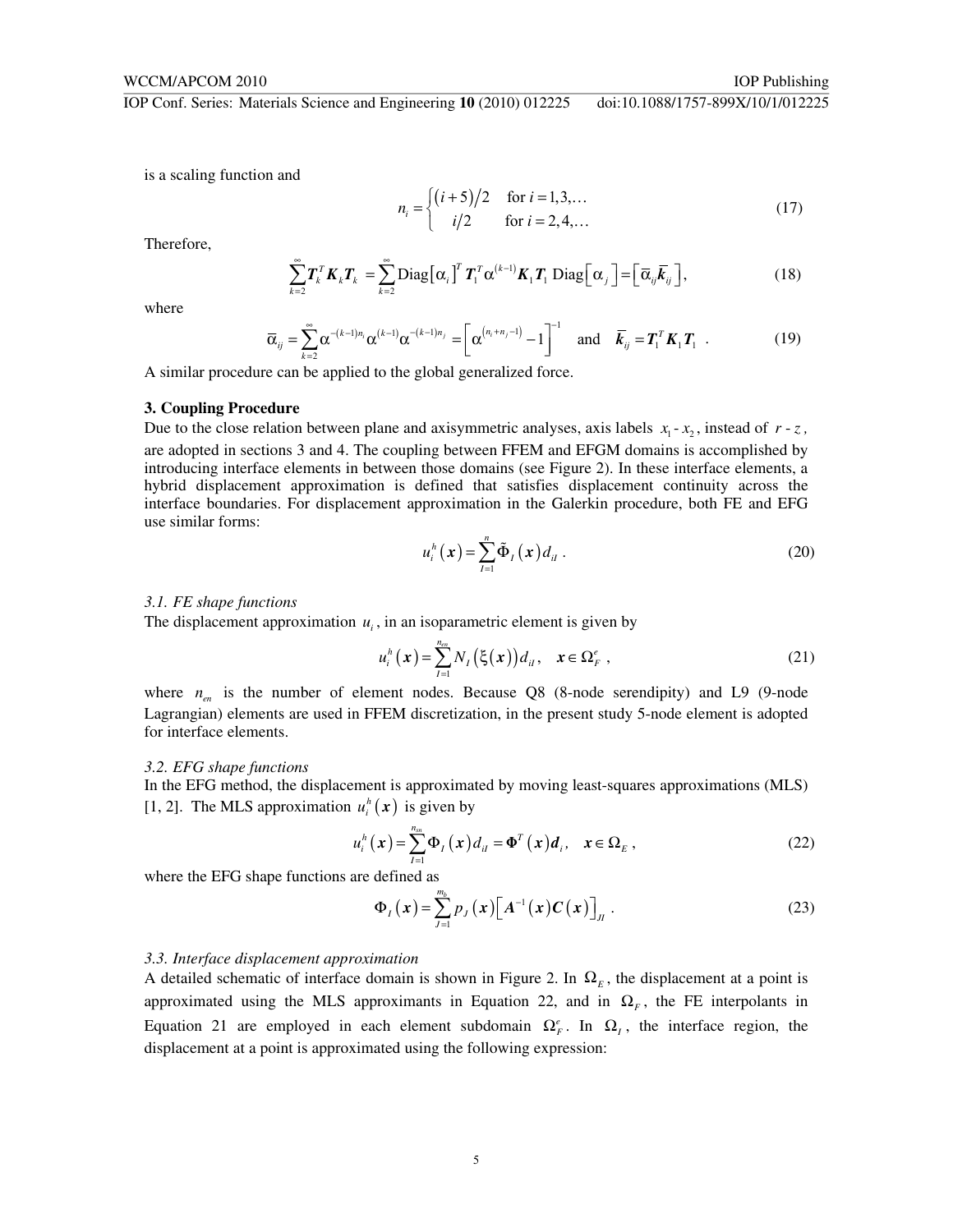$$
u_i^h(\mathbf{x}) = u_i^{FE}(\mathbf{x}) + R(\mathbf{x}) \left[ u_i^{EFG}(\mathbf{x}) - u_i^{FE}(\mathbf{x}) \right]
$$
  
\n
$$
\equiv [1 - R(\mathbf{x})] u_i^{FE}(\mathbf{x}) + R(\mathbf{x}) u_i^{EFG}(\mathbf{x}) \qquad \mathbf{x} \in \Omega_i
$$
\n(24)

where  $u_i^{FE}$  and  $u_i^{EF}$  are approximations for  $u_i$ , in  $\Omega_i$  given by the FE and EFG approximations, respectively, and  $R(x)$  is a ramp function for coupling the FE and EFG regions.  $R(x)$  is defined using the FE shape functions as:

$$
R(x) = \sum_{\substack{J \\ x_I \in \Gamma_E}} N_J(x). \tag{25}
$$

The interface shape functions can be developed by substituting the displacement approximations Equations 21 and 22 into Equation 24:

$$
u_{i}^{h}(\mathbf{x}) = [1 - R(\mathbf{x})] \sum_{I=1}^{n_{m}} N_{I}(\xi(\mathbf{x})) d_{iI} + R(\mathbf{x}) \sum_{I=1}^{n_{m}} \Phi_{I}(\mathbf{x}) d_{iI} = \sum_{I=1}^{n_{m}} \overline{\Phi}_{I}(\mathbf{x}) d_{iI} \qquad \mathbf{x} \in \Omega_{I}^{e}
$$
 (26)

where the interface shape functions  $\bar{\Phi}_{I}(x)$  are

$$
\overline{\Phi}_I(x) = \begin{cases} \left[1 - R(x)\right] N_I(\xi(x)) + R(x) \Phi_I(x) & x_I \in \Omega_I^e \\ R(x) \Phi_I(x) & x_I \notin \Omega_I^e \end{cases}
$$
 (27)

#### **4. Variational formulation and discretization**

For small displacements in axisymmetric, homogeneous, isotropic, and linear-elastic solids, the equilibrium equations and boundary conditions are

$$
\nabla \cdot \boldsymbol{\sigma} + \boldsymbol{b} = \boldsymbol{0} \quad \text{in } \Omega \,, \tag{28}
$$

and

$$
\sigma \cdot \mathbf{n} = \overline{t} \quad \text{on} \quad \Gamma_t \quad \text{(natural boundary conditions)}
$$
\n
$$
\mathbf{u} = \overline{\mathbf{u}} \qquad \text{on} \quad \Gamma_u \quad \text{(essential boundary conditions)} \tag{29}
$$

respectively.

Since the nodal parameters and the nodal displacements are same in the finite elements, essential boundary conditions in the FFEM region can be applied by adopting the procedures similar to that in the FE analysis. In the following the concept of application of essential boundary conditions in the EFGM and the transition regions is outlined. For an easy illustration, consider a single boundary constraint,  $\overline{u}_i(x_j) = g_i(x_j)$  applied at node *J* (which belongs to the EFGM region or the transition region) in the direction of  $x_i$  coordinate. Then, the variational form given by Equations 28 and 29 can be expressed by

$$
\int_{\Omega} \sigma^T \delta \epsilon d\Omega + f_i(x_j) \delta u_i(x_j) = \int_{\Omega} b^T \delta u d\Omega - \int_{\Gamma_i} \overline{t}^T \delta u d\Gamma , \qquad (30)
$$

$$
\delta f_i(\mathbf{x}_j) \big[ u_i(\mathbf{x}_j) - g_i(\mathbf{x}_j) \big] = 0, \tag{31}
$$

where  $f_i(x_j)$  and  $u_i(x_j)$  are the *i*-th component of  $f(x_j)$  and  $u(x_j)$ , respectively. From Equations 21 and 22 the approximation of  $u_i(x)$  can be written as

$$
u_i^h\left(\boldsymbol{x}_J\right) = \sum_{I=1}^N \tilde{\boldsymbol{\Phi}}_I\left(\boldsymbol{x}_J\right) d_{il} = \tilde{\boldsymbol{\Phi}}_J^{i^T} \boldsymbol{d} \;, \tag{32}
$$

where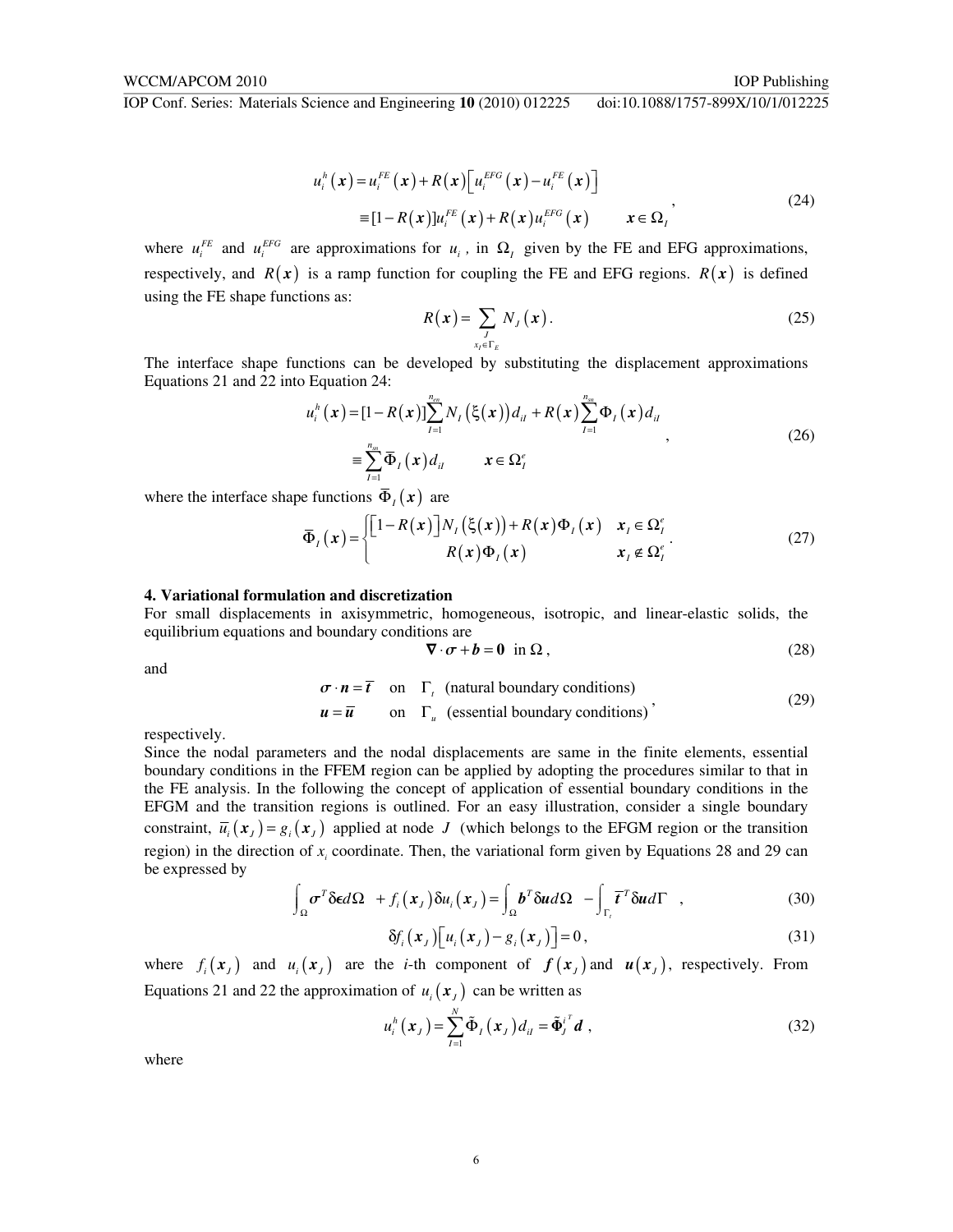$$
\tilde{\Phi}_{j}^{i^{T}} = \begin{cases} \left\{ \tilde{\Phi}_{1}(x_{j}), 0, \tilde{\Phi}_{2}(x_{j}), 0, \cdots, \tilde{\Phi}_{N}(x_{j}), 0 \right\} & \text{when } i = 1\\ \left\{ 0, \tilde{\Phi}_{1}(x_{j}), 0, \tilde{\Phi}_{2}(x_{j}), \cdots, 0, \tilde{\Phi}_{N}(x_{j}) \right\} & \text{when } i = 2 \end{cases}
$$
\n(33)

with

$$
\tilde{\Phi}_{I}(x) = \begin{cases} N_{I}(\xi(x)) & x \in \Omega_{F}^{e} \\ \Phi_{I}(x) & x \in \Omega_{E} \\ \overline{\Phi}_{I}(x) & x \in \Omega_{I}^{e} \end{cases}
$$
\n(34)

and

$$
\boldsymbol{d} = \begin{bmatrix} d_{11} & d_{21} & d_{12} & d_{22} & \cdots & d_{1N} & d_{2N} \end{bmatrix}^T. \tag{35}
$$

Using Equations 32-35 into the coupled EFGM-FFEM discretization (involving the master nodes (*m*), the slave nodes (*s*) and the nodes other than the master nodes (*r*)) of Equations 30 and 31 and application of the FFEM concepts outlined in section 2 results in

$$
\begin{bmatrix}\nK_{rr}^{R} & K_{rm}^{R} & 0 \\
K_{mr}^{R} & K_{mm}^{R} + K_{mm}^{1st} & K_{ms}^{1st}T_{s}^{1st} \\
0 & (T_{s}^{1st})^{T} K_{sm}^{1st} & (T_{s}^{1st})^{T} K_{ss}^{1st}T_{s}^{1st} + \bar{\alpha}_{ij}(T_{s}^{1st})^{T} K^{1st} (T_{s}^{1st})\n\end{bmatrix} \begin{bmatrix}\n\tilde{\Phi}_{j}^{i} \\
\tilde{\Phi}_{j}^{i} \\
\tilde{\Phi}_{j}^{i} \\
\tilde{\Phi}_{j}^{i} \\
\tilde{\Phi}_{j}^{i} \\
\tilde{\Phi}_{j}^{i} \\
\tilde{\Phi}_{j}^{i} \\
\tilde{\Phi}_{j}^{i} \\
\tilde{\Phi}_{j}^{i} \\
\tilde{\Phi}_{j}^{i} \\
\tilde{\Phi}_{j}^{i} \\
\tilde{\Phi}_{j}^{i} \\
\tilde{\Phi}_{j}^{i} \\
\tilde{\Phi}_{j}^{i} \\
\tilde{\Phi}_{j}^{i} \\
\tilde{\Phi}_{j}^{i} \\
\tilde{\Phi}_{j}^{i} \\
\tilde{\Phi}_{j}^{i} \\
\tilde{\Phi}_{j}^{i} \\
\tilde{\Phi}_{j}^{i} \\
\tilde{\Phi}_{j}^{i} \\
\tilde{\Phi}_{j}^{i} \\
\tilde{\Phi}_{j}^{i} \\
\tilde{\Phi}_{j}^{i} \\
\tilde{\Phi}_{j}^{i} \\
\tilde{\Phi}_{j}^{i} \\
\tilde{\Phi}_{j}^{i} \\
\tilde{\Phi}_{j}^{i} \\
\tilde{\Phi}_{j}^{i} \\
\tilde{\Phi}_{j}^{i} \\
\tilde{\Phi}_{j}^{i} \\
\tilde{\Phi}_{j}^{i} \\
\tilde{\Phi}_{j}^{i} \\
\tilde{\Phi}_{j}^{i} \\
\tilde{\Phi}_{j}^{i} \\
\tilde{\Phi}_{j}^{i} \\
\tilde{\Phi}_{j}^{i} \\
\tilde{\Phi}_{j}^{i} \\
\tilde{\Phi}_{j}^{i} \\
\tilde{\Phi}_{j}^{i} \\
\tilde{\Phi}_{j}^{i} \\
\tilde{\Phi}_{j}^{i} \\
\tilde{\Phi}_{j}^{i} \\
\tilde{\Phi}_{j}^{i} \\
\tilde{\Phi}_{j}^{i} \\
\tilde{\Phi}_{j}^{i} \\
\tilde{\Phi}_{j}^{i} \\
\tilde{\Phi}_{j}^{i} \\
\tilde{\Phi}_{j}^{i} \\
\tilde{\Phi
$$

where the matrices  $K_{rr}^R$ ,  $K_{rm}^R$ ,  $K_{mm}^R$ ,  $K_{mm}^{1st}$ ,  $K_{ms}^{1st}$ ,  $K_{ss}^{1st}$  are obtained by partitioning and transforming the global stiffness matrix whose *IJ* −th component is given by,

$$
\left[\boldsymbol{K}\right]_{IJ} = \int_{\Omega} \boldsymbol{B}_I^T \boldsymbol{D} \boldsymbol{B}_J d\Omega \ \in \mathsf{L}\left(\mathfrak{R}^2 \times \mathfrak{R}^2\right),\tag{37}
$$

and the vectors  $f_r^R$ ,  $f_m^R$ ,  $f_m^{\text{1st}}$ ,  $f_s^{\text{1st}}$  are obtained by partitioning and transforming the global force vector whose *I* -th component is given by,

$$
[f]_i = \int_{\Omega} \tilde{\Phi}_i b^T d\Omega - \int_{\Gamma_i} \tilde{\Phi}_i \overline{t}^T d\Gamma \in \mathfrak{R}^2.
$$
 (38)

In the present study, standard Gaussian quadrature is used to evaluate the integrals for assembling the stiffness matrix and the force vector by adopting  $8 \times 8$  quadrature in the EFGM and in the transition regions. In the FFEM region  $2 \times 2$  quadrature is used.

#### **5. Essential boundary conditions**

Lack of Kronecker delta properties in the meshless shape functions,  $\Phi$ <sub>*I*</sub> poses some difficulties in imposing essential boundary conditions in the EFGM and in the transition regions. In this work, a full transformation method [2] is adopted.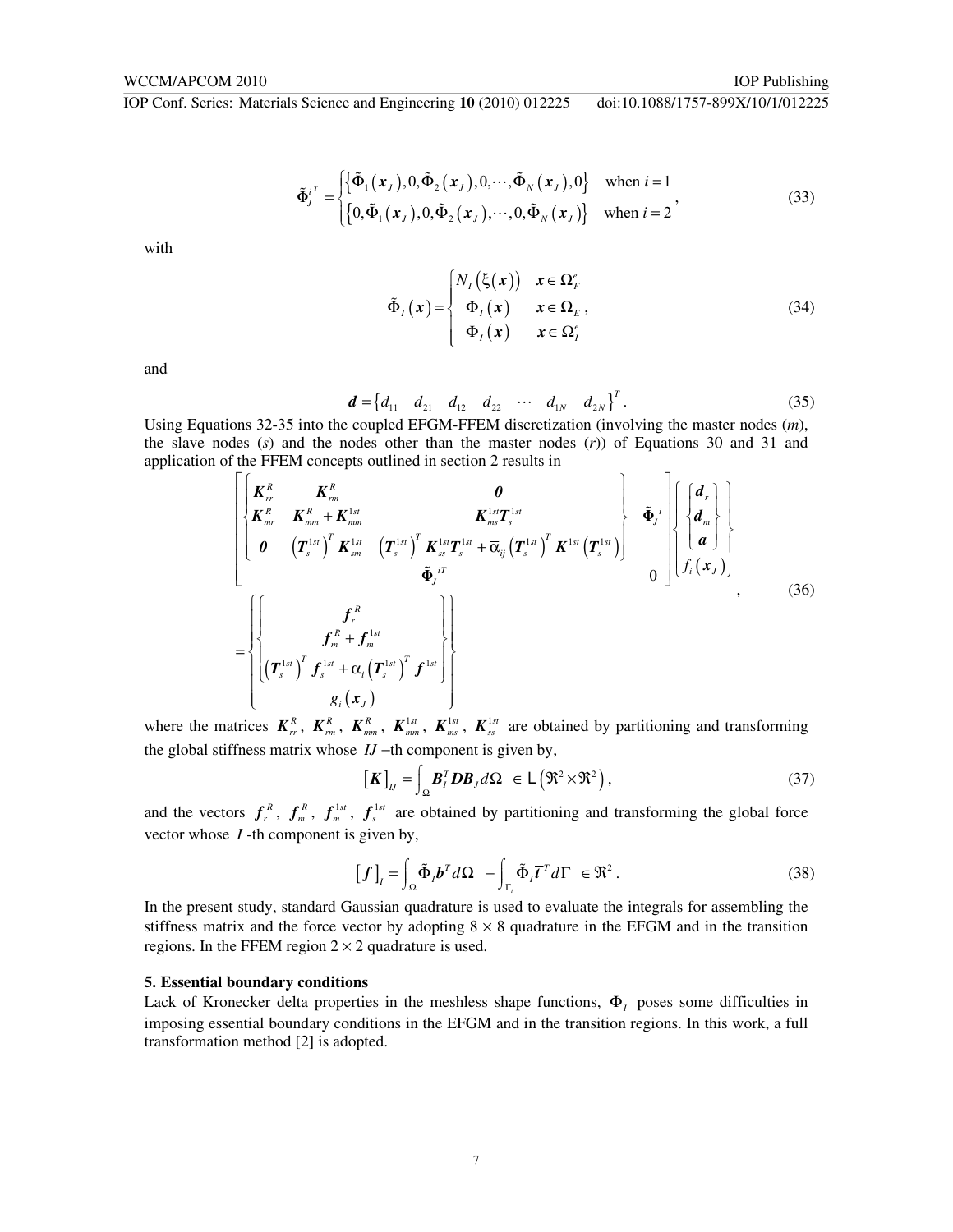Consider the following transformation relating the nodal parameters and the nodal displacements of the master nodes (*m*), and the nodes other than the master nodes (*r*),

$$
\begin{Bmatrix} \hat{d}_r \\ \hat{d}_m \end{Bmatrix} = \Lambda \begin{Bmatrix} d_r \\ d_m \end{Bmatrix},
$$
\n(39)

where  $\hat{d}_m$  and  $\hat{d}_r$  are respectively the nodal displacements of the master nodes (*m*), and the nodes other than the master nodes (*r*), and

$$
\Lambda = \begin{bmatrix}\n\text{nodes other than} \\
\text{negative nodes in} \\
\text{regular region}(r) \\
\text{mean} \\
\text{mean} \\
\text{mean} \\
\text{mean} \\
\text{mean} \\
\text{mean} \\
\text{mean} \\
\text{mean} \\
\text{mean} \\
\text{mean} \\
\text{mean} \\
\text{mean} \\
\text{mean} \\
\text{mean} \\
\text{mean} \\
\text{mean} \\
\text{mean} \\
\text{mean} \\
\text{mean} \\
\text{mean} \\
\text{mean} \\
\text{mean} \\
\text{mean} \\
\text{mean} \\
\text{mean} \\
\text{mean} \\
\text{mean} \\
\text{mean} \\
\text{mean} \\
\text{mean} \\
\text{mean} \\
\text{mean} \\
\text{mean} \\
\text{mean} \\
\text{mean} \\
\text{mean} \\
\text{mean} \\
\text{mean} \\
\text{mean} \\
\text{mean} \\
\text{mean} \\
\text{mean} \\
\text{mean} \\
\text{mean} \\
\text{mean} \\
\text{mean} \\
\text{mean} \\
\text{mean} \\
\text{mean} \\
\text{mean} \\
\text{mean} \\
\text{mean} \\
\text{mean} \\
\text{mean} \\
\text{mean} \\
\text{mean} \\
\text{mean} \\
\text{mean} \\
\text{mean} \\
\text{mean} \\
\text{mean} \\
\text{mean} \\
\text{mean} \\
\text{mean} \\
\text{mean} \\
\text{mean} \\
\text{mean} \\
\text{mean} \\
\text{mean} \\
\text{mean} \\
\text{mean} \\
\text{mean} \\
\text{mean} \\
\text{mean} \\
\text{mean} \\
\text{mean} \\
\text{mean} \\
\text{mean} \\
\text{mean} \\
\text{mean} \\
\text{mean} \\
\text{mean} \\
\text{mean} \\
\text{mean} \\
\text{mean} \\
\text{mean} \\
\text{mean} \\
\text{mean} \\
\text{mean} \\
\text{mean} \\
\text{mean} \\
\text{mean} \\
\text{mean} \\
\text{mean} \\
\text{mean} \\
\text{mean} \\
\text{mean} \\
\text{mean} \\
\text{mean} \\
\text{mean} \\
\text{mean} \\
\text{mean} \\
\text{mean} \\
\text{mean} \\
\text{mean} \\
\text{mean} \\
\text{mean} \\
\text{mean} \\
\text{mean} \\
\text{mean} \\
\text{mean} \\
\text{mean} \\
\text{mean} \\
\text{mean} \\
\text{mean} \\
\text{mean} \\
\text{mean} \\
\text{mean} \\
\text{mean} \\
\text{mean} \\
\text{mean}
$$

is the transformation matrix. Multiplying the first two sets of matrix equations in Equation 36 by  $\Lambda^{-T}$ , one obtains

$$
\left[\begin{matrix} \mathbf{\Lambda}^{-T} \begin{bmatrix} \mathbf{K}_{rr} & \mathbf{K}_{rm} \\ \mathbf{K}_{mr} & \mathbf{K}_{mm} + \mathbf{K}_{mm}^{1st} \end{bmatrix} & \begin{bmatrix} \mathbf{0} \\ \bar{\mathbf{K}}_{ms}^{1st} \end{bmatrix} & \begin{bmatrix} \mathbf{0} \\ \bar{\mathbf{K}}_{ms}^{1st} \end{bmatrix} \\ \begin{bmatrix} \mathbf{0} & \bar{\mathbf{K}}_{sm}^{1st} \\ \mathbf{0} & \bar{\mathbf{K}}_{sm}^{1st} \end{bmatrix} & \begin{bmatrix} \bar{\mathbf{K}}_{ms}^{1st} \\ \bar{\mathbf{K}}_{ss}^{1st} + \bar{\mathbf{K}}_{s}^{im} \end{bmatrix} \right] & \begin{bmatrix} \mathbf{\Lambda}^{-T} \begin{bmatrix} \tilde{\Phi}_{j} \\ \mathbf{0} \end{bmatrix} \\ \begin{bmatrix} \mathbf{d}_{n} \\ \mathbf{d}_{n} \\ \mathbf{d}_{n} \end{bmatrix} \right\} = \left\{ \begin{bmatrix} \mathbf{\Lambda}^{-T} \begin{bmatrix} \mathbf{f}_{r} \\ \mathbf{f}_{m} + \mathbf{f}_{m}^{1st} \end{bmatrix} \\ \begin{bmatrix} \tilde{\Phi}_{j}^{1T} & \mathbf{0} \end{bmatrix} & \mathbf{0} & \mathbf{0} \end{bmatrix} & \begin{bmatrix} \mathbf{\bar{K}}_{ss} & \mathbf{\bar{K}}_{ss} \\ \mathbf{0} & \mathbf{0} \end{bmatrix} \end{bmatrix} \right\} \cdot \left\{ \begin{bmatrix} \mathbf{d}_{r} \\ \mathbf{0} \\ \mathbf{0} \end{bmatrix} \right\} \cdot \left\{ \begin{bmatrix} \mathbf{f}_{m} \\ \mathbf{f}_{m} \end{bmatrix} & \begin{bmatrix} \mathbf{f}_{m} \\ \mathbf{f}_{m} \\ \mathbf{f}_{s} \end{bmatrix} \right\} \cdot \left\{ \begin{bmatrix} \mathbf{d}_{r} \\ \mathbf{f}_{m} \end{bmatrix} \right\} \cdot \left\{ \begin{bmatrix} \mathbf{f}_{m} \\ \mathbf{f}_{m} \end{bmatrix} \right\} \cdot \left\{ \begin{bmatrix} \mathbf{f}_{m} \\ \mathbf{f}_{m} \end{bmatrix
$$

Exchanging the rows to replace the redundant equations by the constraint equation using the procedure outlined in [2] leads to the following equation:

$$
K\begin{Bmatrix}d_r\\d_m\\a\end{Bmatrix} = F\quad ,\tag{42}
$$

where  $K$  and  $F$  are the modified stiffness matrix and force vectors respectively. Knowing  ${\bf a} = \{A_0, B_0, A_1, B_1, \ldots\}^T$  form Equation 42, estimates of the displacement components in radial and axial directions can be obtained using Equations 1 and 2 respectively.

# **6. Numerical examples**

Two static, axisymmetric unbounded problems are presented to illustrate the proposed coupled EFGM-FFEM.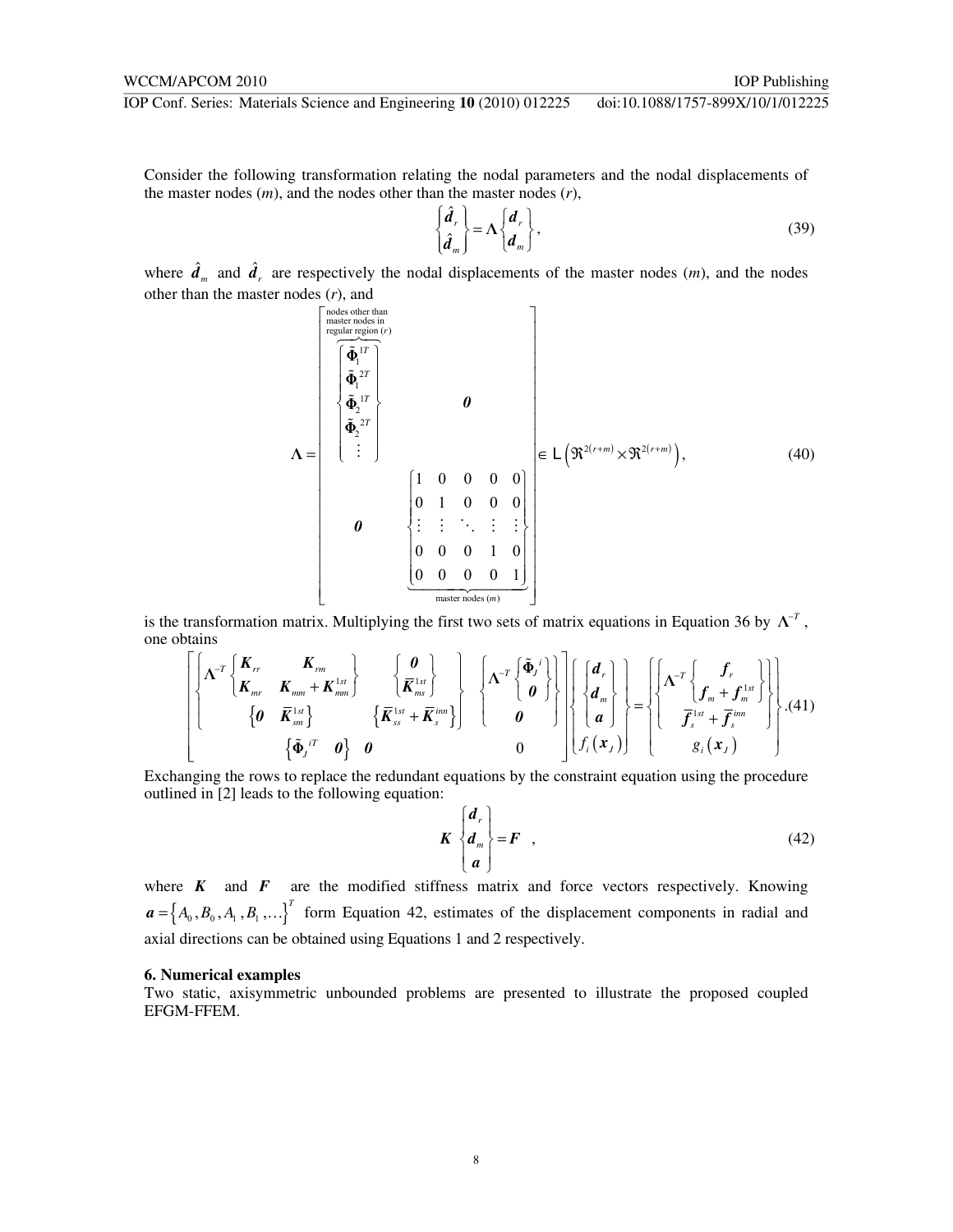

**Figure 8. Uniform vertical circular load acting on surface of semi**−**infinite mass** 



**Figure 9. Coupled EFGM**−**FFEM discretization of semi**−**infinite mass with uniform vertical circular load acting on surface** 



**Figure 10. Convergence with similarity ratio (Example 2)** 



**Figure 11. Convergence with number of fractal transformation terms (Example 2)** 



**Figure 12. Comparison of radial variation of vertical displacement at**  $z = 0$  (Example 2)